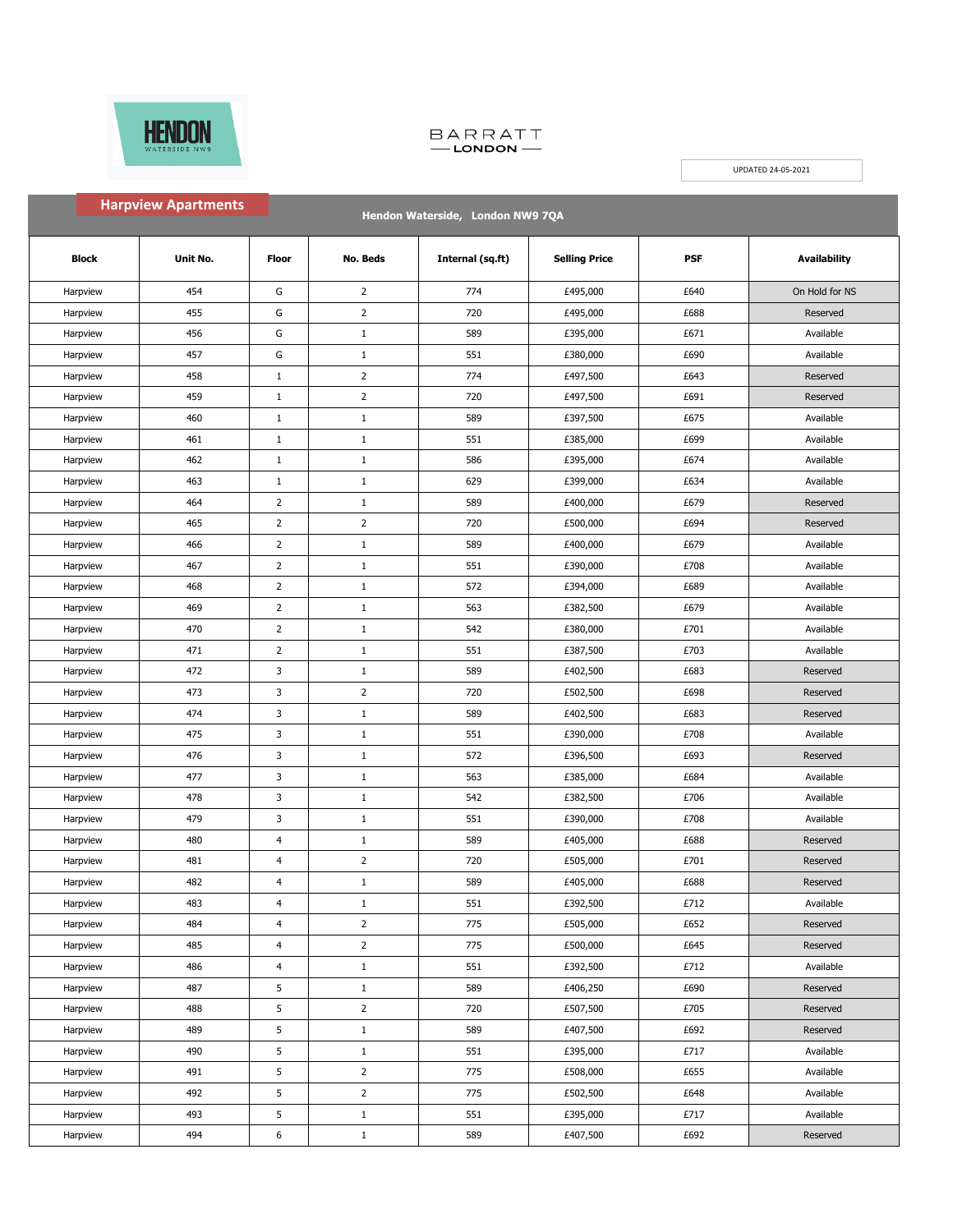

٠

## BARRATT<br>
-- LONDON

UPDATED 24-05-2021

| <b>Harpview Apartments</b><br>Hendon Waterside, London NW9 7QA |          |                |                 |                  |                      |      |                     |
|----------------------------------------------------------------|----------|----------------|-----------------|------------------|----------------------|------|---------------------|
| <b>Block</b>                                                   | Unit No. | <b>Floor</b>   | <b>No. Beds</b> | Internal (sq.ft) | <b>Selling Price</b> | PSF  | <b>Availability</b> |
| Harpview                                                       | 495      | 6              | $\overline{2}$  | 720              | £515,000             | £715 | Reserved            |
| Harpview                                                       | 496      | 6              | $\mathbf{1}$    | 589              | £410,000             | £696 | Reserved            |
| Harpview                                                       | 497      | 6              | $\,1\,$         | 551              | £397,500             | £721 | Reserved            |
| Harpview                                                       | 498      | 6              | $\overline{2}$  | 775              | £511,000             | £659 | Reserved            |
| Harpview                                                       | 499      | 6              | $\overline{2}$  | 775              | £505,000             | £652 | Available           |
| Harpview                                                       | 500      | 6              | $\mathbf{1}$    | 551              | £397,500             | £721 | Available           |
| Harpview                                                       | 501      | $\overline{7}$ | $\mathbf{1}$    | 589              | £420,000             | £713 | Reserved            |
| Harpview                                                       | 502      | $\overline{7}$ | $\overline{2}$  | 720              | £520,000             | £722 | Reserved            |
| Harpview                                                       | 503      | $\overline{7}$ | $\mathbf{1}$    | 589              | £420,000             | £713 | Reserved            |
| Harpview                                                       | 504      | $\overline{7}$ | $\mathbf{1}$    | 551              | £410,000             | £744 | Reserved            |
| Harpview                                                       | 505      | $\overline{7}$ | $\overline{2}$  | 775              | £513,000             | £662 | Available           |
| Harpview                                                       | 506      | $\overline{7}$ | $\overline{2}$  | 775              | £507,500             | £655 | Reserved            |
| Harpview                                                       | 507      | $\overline{7}$ | $\mathbf{1}$    | 551              | £405,000             | £735 | Available           |
| Harpview                                                       | 508      | 8              | $\mathbf{1}$    | 589              | £422,500             | £717 | Reserved            |
| Harpview                                                       | 509      | 8              | $\overline{2}$  | 720              | £523,000             | £726 | Reserved            |
| Harpview                                                       | 510      | 8              | $\mathbf{1}$    | 589              | £422,500             | £717 | Reserved            |
| Harpview                                                       | 511      | 8              | $\mathbf{1}$    | 551              | £412,500             | £749 | Available           |
| Harpview                                                       | 512      | 8              | $\overline{2}$  | 775              | £516,000             | £666 | Available           |
| Harpview                                                       | 513      | $\bf 8$        | $\overline{2}$  | 775              | £510,000             | £658 | Available           |
| Harpview                                                       | 514      | 8              | $\mathbf{1}$    | 551              | £407,500             | £740 | Available           |
| Harpview                                                       | 515      | 9              | $\mathbf{1}$    | 589              | £425,000             | £722 | Reserved            |
| Harpview                                                       | 516      | 9              | $\overline{2}$  | 720              | £526,000             | £731 | Reserved            |
| Harpview                                                       | 517      | 9              | $\mathbf{1}$    | 589              | £425,000             | £722 | Reserved            |
| Harpview                                                       | 518      | 9              | $\,1\,$         | 551              | £415,000             | £753 | Available           |
| Harpview                                                       | 519      | 9              | $\overline{2}$  | 775              | £519,000             | £670 | Available           |
| Harpview                                                       | 520      | 9              | $\overline{2}$  | 775              | £512,500             | £661 | Reserved            |
| Harpview                                                       | 521      | 9              | $\mathbf{1}$    | 551              | £410,000             | £744 | Available           |
| Harpview                                                       | 522      | 10             | $\mathbf{1}$    | 589              | £427,500             | £726 | Reserved            |
| Harpview                                                       | 523      | 10             | $\overline{2}$  | 720              | £529,000             | £735 | Reserved            |
| Harpview                                                       | 524      | 10             | $\mathbf{1}$    | 589              | £427,500             | £726 | Reserved            |
| Harpview                                                       | 525      | $10\,$         | $\mathbf{1}$    | 551              | £417,500             | £758 | Available           |
| Harpview                                                       | 526      | $10\,$         | $\overline{2}$  | 775              | £521,000             | £672 | Available           |
| Harpview                                                       | 527      | 10             | $\overline{2}$  | 775              | £515,000             | £665 | Available           |
| Harpview                                                       | 528      | 10             | $\mathbf{1}$    | 551              | £412,500             | £749 | Available           |
| Harpview                                                       | 529      | 11             | $1\,$           | 589              | £430,000             | £730 | Reserved            |
| Harpview                                                       | 530      | 11             | $\overline{2}$  | 720              | £532,000             | £739 | Reserved            |
| Harpview                                                       | 531      | 11             | $\mathbf{1}$    | 589              | £430,000             | £730 | Available           |
| Harpview                                                       | 532      | 11             | $\mathbf{1}$    | 551              | £420,000             | £762 | Available           |
| Harpview                                                       | 533      | 11             | $\overline{2}$  | 775              | £524,000             | £676 | Available           |
| Harpview                                                       | 534      | 11             | $\overline{2}$  | 775              | £517,500             | £668 | Available           |
| Harpview                                                       | 535      | 11             | $1\,$           | 551              | £415,000             | £753 | Available           |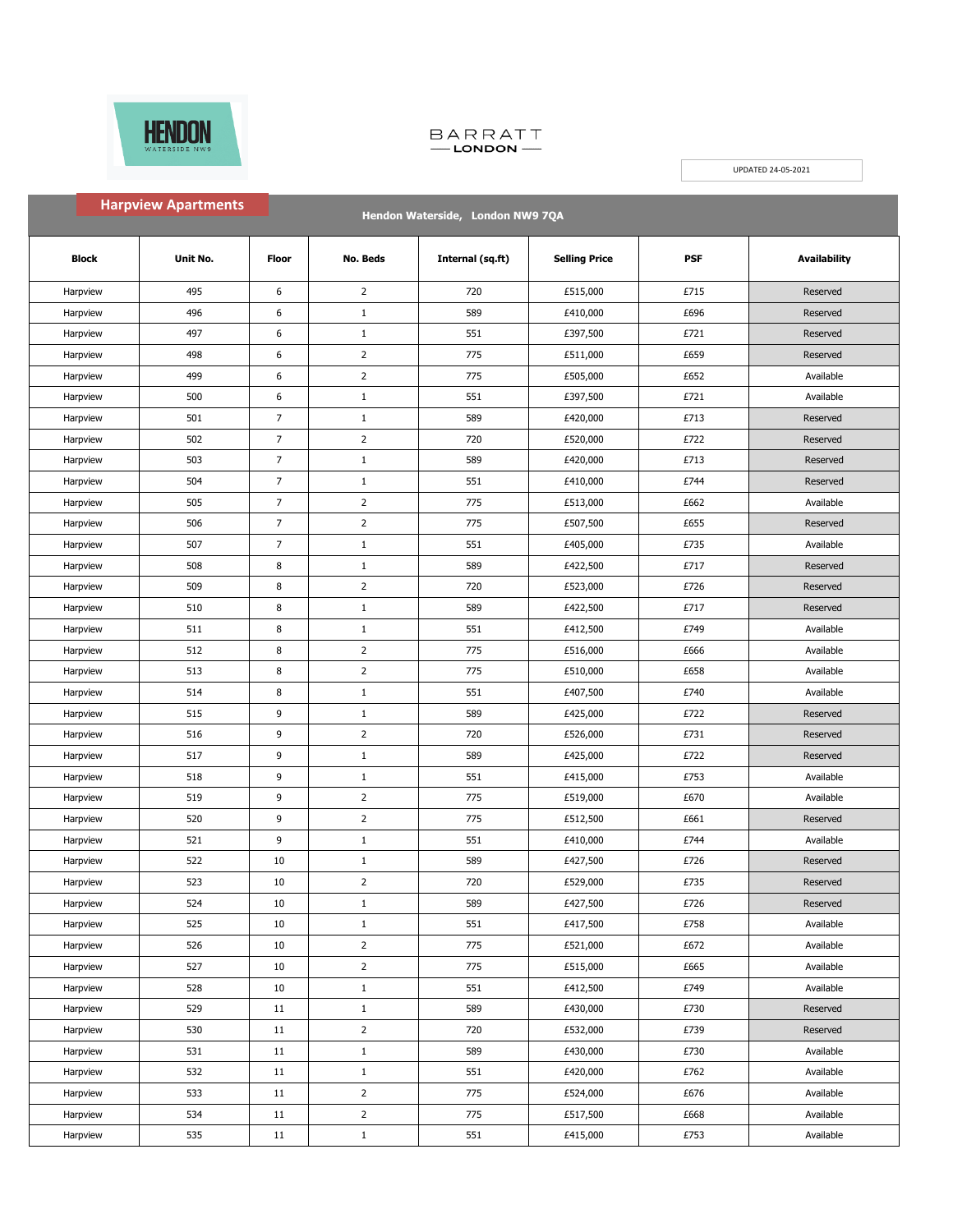

## BARRATT<br>
-- LONDON

UPDATED 24-05-2021

| <b>Harpview Apartments</b><br>Hendon Waterside, London NW9 7QA |          |              |                 |                  |                      |      |                     |
|----------------------------------------------------------------|----------|--------------|-----------------|------------------|----------------------|------|---------------------|
| <b>Block</b>                                                   | Unit No. | <b>Floor</b> | <b>No. Beds</b> | Internal (sq.ft) | <b>Selling Price</b> | PSF  | <b>Availability</b> |
| Harpview                                                       | 536      | 12           | $\mathbf{1}$    | 589              | £432,500             | £734 | Reserved            |
| Harpview                                                       | 537      | 12           | $\overline{2}$  | 720              | £535,000             | £743 | Reserved            |
| Harpview                                                       | 538      | 12           | $\mathbf{1}$    | 589              | £432,500             | £734 | Available           |
| Harpview                                                       | 539      | 12           | $\mathbf{1}$    | 551              | £422,500             | £767 | Available           |
| Harpview                                                       | 540      | 12           | $\overline{2}$  | 775              | £527,000             | £680 | Available           |
| Harpview                                                       | 541      | 12           | $\overline{2}$  | 775              | £520,000             | £671 | Available           |
| Harpview                                                       | 542      | 12           | $\mathbf{1}$    | 551              | £417,500             | £758 | Available           |
| Harpview                                                       | 543      | 13           | $\mathbf{1}$    | 589              | £435,000             | £739 | Available           |
| Harpview                                                       | 544      | 13           | $\overline{2}$  | 720              | £538,000             | £747 | Reserved            |
| Harpview                                                       | 545      | 13           | $\mathbf{1}$    | 589              | £435,000             | £739 | Reserved            |
| Harpview                                                       | 546      | 13           | $\mathbf{1}$    | 551              | £425,000             | £771 | Available           |
| Harpview                                                       | 547      | 13           | $\overline{2}$  | 775              | £530,000             | £684 | Available           |
| Harpview                                                       | 548      | 13           | $\overline{2}$  | 775              | £522,500             | £674 | Available           |
| Harpview                                                       | 549      | 13           | $\mathbf{1}$    | 551              | £420,000             | £762 | Available           |
| Harpview                                                       | 550      | 14           | $\mathbf{1}$    | 589              | £437,500             | £743 | Reserved            |
| Harpview                                                       | 551      | 14           | $\overline{2}$  | 720              | £541,000             | £751 | Reserved            |
| Harpview                                                       | 552      | 14           | $\mathbf{1}$    | 589              | £437,500             | £743 | Available           |
| Harpview                                                       | 553      | 14           | $\mathbf{1}$    | 551              | £427,500             | £776 | Available           |
| Harpview                                                       | 554      | 14           | $\overline{2}$  | 775              | £533,000             | £688 | On Hold for B. Int  |
| Harpview                                                       | 555      | 14           | $\overline{2}$  | 775              | £525,000             | £677 | Available           |
| Harpview                                                       | 556      | 14           | $1\,$           | 551              | £422,500             | £767 | Available           |
| Harpview                                                       | 557      | 15           | $\mathbf{1}$    | 589              | £440,000             | £747 | Reserved            |
| Harpview                                                       | 558      | 15           | $\overline{2}$  | 720              | £543,000             | £754 | Reserved            |
| Harpview                                                       | 559      | 15           | $1\,$           | 589              | £440,000             | £747 | Reserved            |
| Harpview                                                       | 560      | 15           | $\mathbf{1}$    | 551              | £430,000             | £780 | Reserved            |
| Harpview                                                       | 561      | 15           | $\overline{2}$  | 775              | £536,000             | £692 | Reserved            |
| Harpview                                                       | 562      | 15           | $\overline{2}$  | 775              | £527,500             | £681 | Reserved            |
| Harpview                                                       | 563      | 15           | $\mathbf{1}$    | 551              | £425,000             | £771 | Available           |
| Harpview                                                       | 564      | 16           | $\mathbf{1}$    | 589              | £442,500             | £751 | Available           |
| Harpview                                                       | 565      | 16           | $\overline{2}$  | 720              | £546,000             | £758 | Reserved            |
| Harpview                                                       | 566      | 16           | $\mathbf{1}$    | 589              | £442,500             | £751 | Reserved            |
| Harpview                                                       | 567      | 16           | $\mathbf{1}$    | 551              | £432,500             | £785 | Available           |
| Harpview                                                       | 568      | 16           | $\overline{2}$  | 775              | £539,000             | £695 | Available           |
| Harpview                                                       | 569      | 16           | $\overline{2}$  | 775              | £530,000             | £684 | Reserved            |
| Harpview                                                       | 570      | 16           | $\mathbf{1}$    | 551              | £427,500             | £776 | Available           |
| Harpview                                                       | 571      | 17           | $\mathbf{1}$    | 589              | £445,000             | £756 | Available           |
| Harpview                                                       | 572      | 17           | $\overline{2}$  | 720              | £549,000             | £763 | Reserved            |
| Harpview                                                       | 573      | 17           | $\mathbf{1}$    | 589              | £445,000             | £756 | Available           |
| Harpview                                                       | 574      | 17           | $\mathbf{1}$    | 551              | £435,000             | £789 | Available           |
| Harpview                                                       | 575      | $17\,$       | $\overline{2}$  | 775              | £541,000             | £698 | On Hold for B. Int  |
| Harpview                                                       | 576      | 17           | $\overline{2}$  | 775              | £532,500             | £687 | Available           |